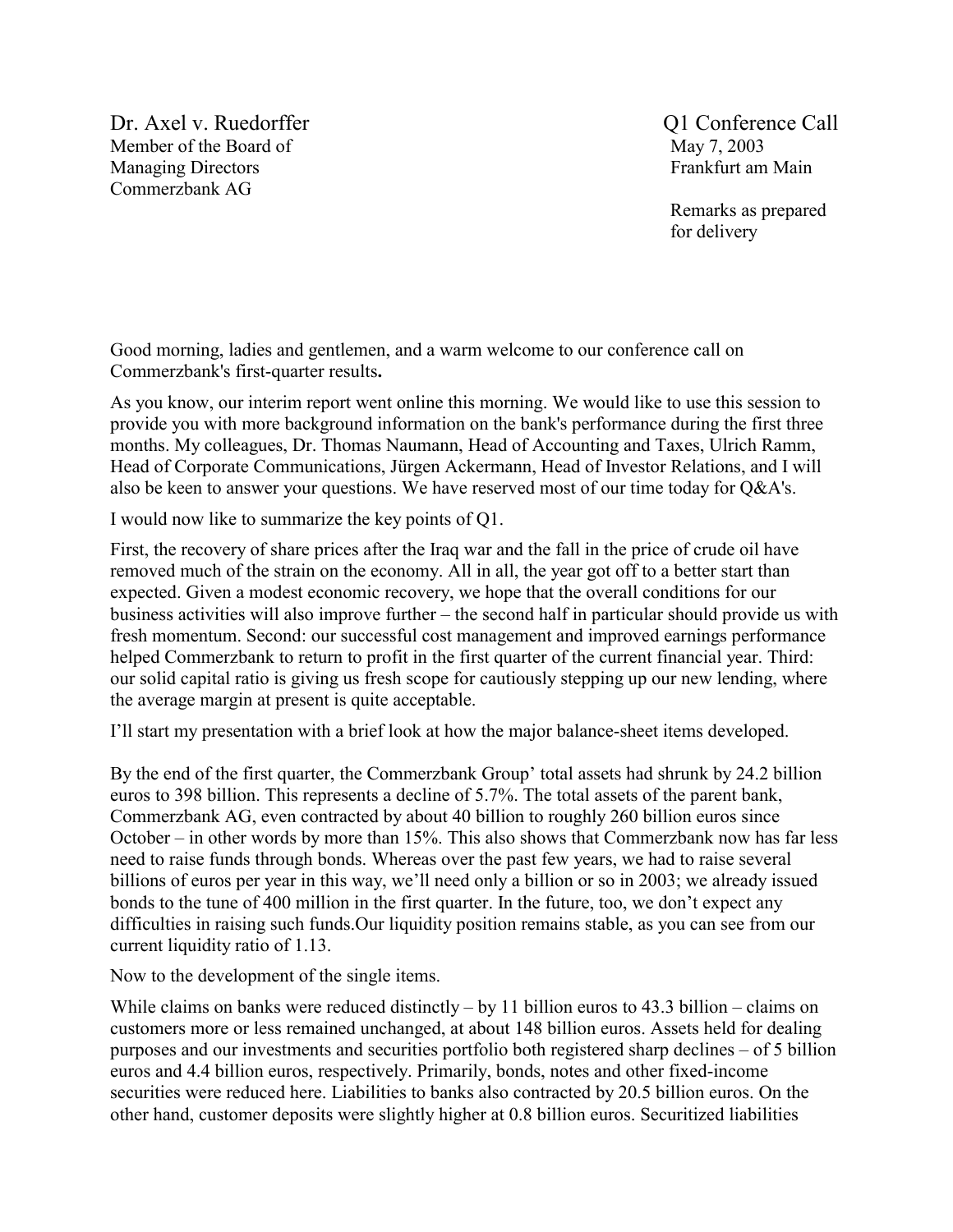declined further, by 7.8 billion euros. Our capital ratios, which have registered another small improvement, continue to provide us with positive signals. Subordinated liabilities declined slightly, by 2.8%, while our profit-sharing certificates outstanding were unchanged from their level at the end of last year. All in all, our equity was 6.1% lower at 8.3 billion euros. Here the main changes were registered in the revaluation reserve (–331 million euros) and the measurement of cash flow hedges (–139 million euros). Our core capital and own funds ratios rose further to 7.4% and 12.5%, respectively. This puts them well above our medium-term targets of 7% and 11%, and creates scope for earnings-oriented growth. It also provides further impetus for our *Mittelstand* offensive.

I just want to add the following about the revaluation reserve. On March 31, it was 1.1 billion euros in minus, reflecting unrealized losses on measuring investments and available-for-sale securities. We also performed an impairment check on this portfolio when the interim report was being prepared. As the fundamental data of our equity investments have not deteriorated any further, no write-downs were necessary. We reported in detail on the criteria which we apply in performing our impairment test in note 34 of the consolidated financial statements as of December 31, 2002. Whereas the revaluation reserve was still negative, at minus 1.1 billion euros on March 31, 2003, it had improved by 500 million euros on April 30, 2003. You can see from this that its fluctuations are enormous and reveal the present volatility of the markets, which greatly exaggerate changes in the fundamental data of our equity investments.

Now I want to turn to the income statement.

All in all, we can say that earnings performance was much better than in the final quarter of last year and that we are back on a successful course. The Commerzbank Group's net interest income in the first quarter of 2003 was 4.0% stronger than in the last three months of 2002. We're using the final quarter for comparison purposes because it is more recent. We believe that this development is a good omen for the future, especially since the balance-sheet total was reduced further in the first quarter, by more than 24 billion euros.

We set aside 252 million euros for provisioning purposes in the first three months. This is 12 million euros more than in the first quarter of 2002, after adjustment for Rheinhyp's share in last year's amount. In the first three months, the actual need to provide for possible loan losses fell far short of the provisioning which we made. In particular, there is now considerably less need to provide for jumbo credits or bulk risks. As you can see from chart 7, in 2002 over 41% of our provisioning in Germany related to companies with turnover in excess of 750 million euros. This year, we see far less need to form provisions in this corporate segment.

At 520 million euros, net commission income was 6.1% higher than in the final quarter of 2002. This means that we have been able to reverse the marked downward trend of previous quarters. Above all, we increased our income from securities and syndicated business by 24 and 13 million euros, respectively. On the other hand, the lower volume of investment funds that we manage had a negative effect on earnings in fund-management business. We're also satisfied with our trading profit. It was 140 million euros higher than in the final quarter of 2002, rising to 231 million euros. So far this year, Commerzbank has been much more successful in fixed-income and derivatives business. We achieved a profit of 105 million euros on our investments and securities portfolio. This does not include any notable disposals of investments. To anticipate one of your possible questions, no capital gains on our Buderus position are included. Rather, we realized earnings on our bond portfolio as part of our ordinary business activities. The balance of other operating income and expenses reached 32 million euros. Basically, this covers allocations to –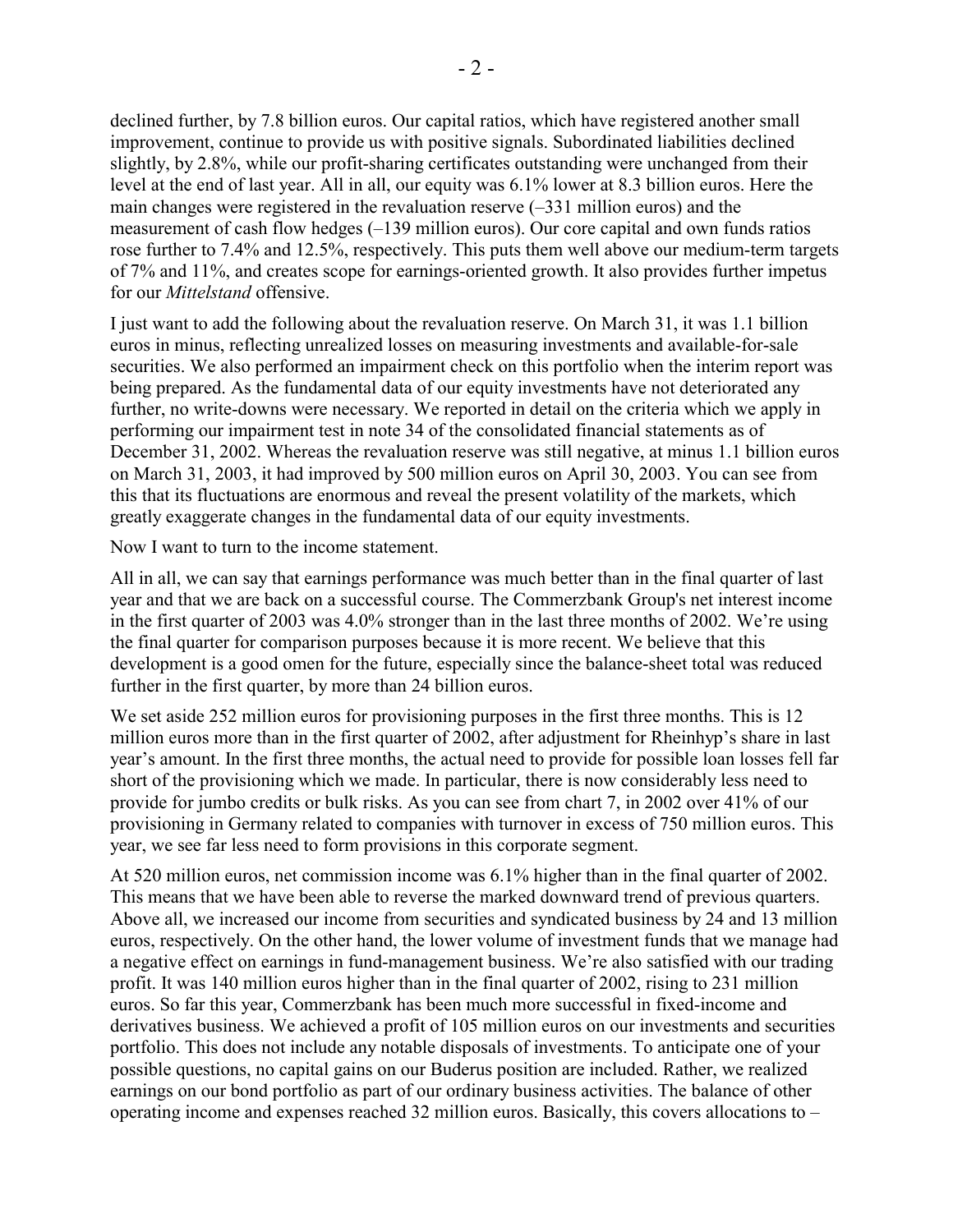and reversals of – provisions, income and expenses arising in connection with building and architects' services, and income from the disposal of fixed assets.

We maintained the positive development of our operating expenses. In the first quarter, they were 3.4% lower than in the last three months of 2002. The marginal rise in personnel expenses – due to higher allocations for performance-oriented remuneration – was more than offset by a marked reduction in other operating expenses. At the end of March, the Commerzbank Group had a workforce of 35,384, which is 3,281 fewer than a year previously. As we told you in March, we will make further staff reductions in the months ahead under our second cost-cutting offensive.

Our operating profit was 172 million euros. In the final quarter of last year, our operating profit was 32 million euros. As you can see, we've managed to raise our operative performance substantially since the final quarter of 2002. So we're on the right course.

As already mentioned, we resolved the measures for our second cost-cutting offensive in March. With their help, we intend to cut operating expenses even further in 2003 and to get them down to 4.5 billion euros by next year. In order to implement these measures, we have formed restructuring provisions of 104 million euros. As a result, we have already covered all the expenses to be incurred in the current financial year, as well as the foreseeable expenses that are expected in 2004.

Our after-tax profit – but also after restructuring and the amortization of goodwill – amounted to 38 million euros. With the taxes of 2 million euros payable and the profit or loss attributable to minority interests, we're posting a consolidated profit of 3 million euros for the first quarter of 2003. This represents a substantial improvement on the previous quarter, when we incurred a loss of 243 million euros. We're fully aware that the figures for the first quarter don't amount to a satisfactory result for our shareholders. But we're also aware that those positive tendencies have become stronger again which will give Commerzbank a market position as a successful provider of financial services.

Let me now make a few comments on our segment reporting**.** 

In the first quarter of 2003, the development of the individual segments was very uneven. In retail banking business, the upward tendency was maintained. Here both the parent bank and comdirect bank made positive contributions. This is confirmation for us that in both companies we have adopted the right course. Remarkably, commission income increased by more than 45% to 240 million euros. It thus exceeded net interest income after provisioning, which amounted to 223 million euros in the first quarter of the year. At 33 million euros, the operating profit virtually repeated the result of 37 million euros achieved in the final quarter of last year. The operative return on equity was 7.2% – also hardly changed. The operative cost/income ratio improved from just under 91% to 84.8%.

In asset management, we registered an operating profit of 15 million euros, after minus 18 million in the previous quarter. The main factor here was the further 14 million of cost savings and the increase of 19 million euros in operating income. The negative factors were amortization of goodwill of 21 million euros and the 8-million euro allocation to restructuring expenses. These turned the pre-tax profit into a minus of 14 million euros. With an average equity tied up of 680 million euros, an operative return on equity of 8.8% emerges and a cost/income ratio of 85.6%.

In the corporate customers and institutions segment, the sharp reduction of risk-weighted assets was felt in interest income, which was down by 59 million euros on the previous quarter. Thanks to a decline of about 100 million euros in provisioning and slightly lower costs, the segment